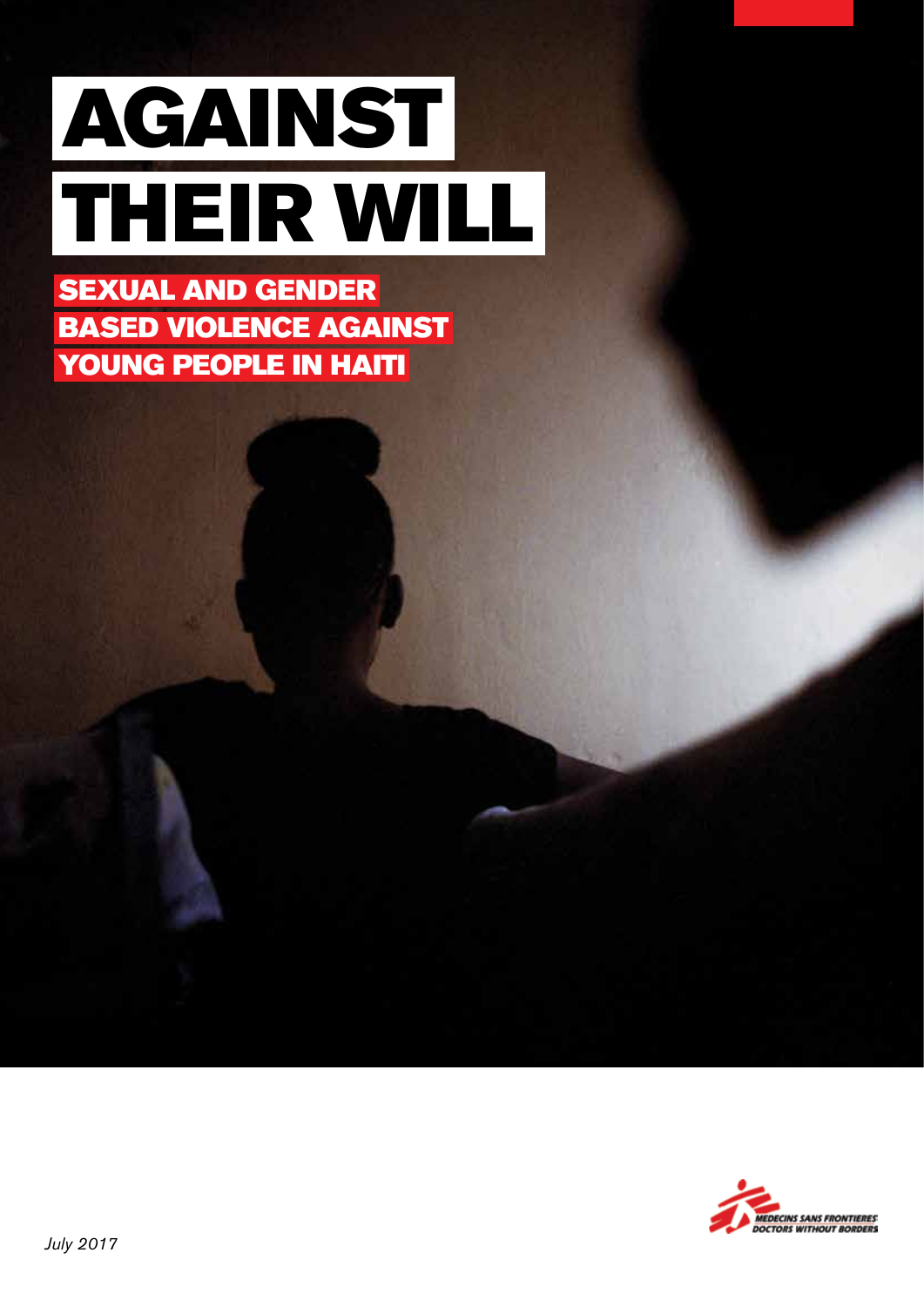© 2017 Médecins Sans Frontières/ Doctors Without Borders

All images © Benedicte Kurzen

Cover image: MSF has opened a SGBV clinic in Port au Prince Haiti in May 2015: Pran Men'm (Haitian creole for "take my hand"). From May 2015 to March 2017, MSF's Pran Men'm clinic has provided care to close to 1,300 SGBV survivors. MSF works with a network of local organisations, including Solidarité fanm pou yon lavi miyò (Sofalam) to address the issue of SGBV. Art Direction & Design: Atomodesign.nl

Médecins Sans Frontières Plantage Middenlaan 14 1018 DD Amsterdam

Netherlands

T +31 20 520 8700

- E info@amsterdam.msf.org
- W www.msf.org

- www.facebook.com/msf.english
- www.twitter.com/MSF





#### **INTRODUCTION**

#### **CONTENTS**

### **EXPOSURE OF YOUNG PEOPLE TO SEXUAL AND GENDER BASED VIOLENCE**



- **1.1** Exposure of young people below the age of 25 years
- **1.2** Exposure of minors (below 18 years)
- **1.3** Exposure of boys and men
- **1.4** Rape as main form of SGBV
- **1.5** Lack of information on SGBV
- **1.6** "He lived in our Neighborhood" Sexual assaults by known perpetrators

**NEED FOR COMPREHENSIVE MEDICAL CARE 2.1** Urging medical services to be accessible at all times for SGBV survivors

**2.2** Recognising the health consequences of SGBV **2.3** "Her body was changing" Early Unintended Pregnancies **2.4** "Her entire body was marked" Connecting rape to physical violence to SGBV **2.5** "Sometimes sad, sometimes depressed" Mental health consequences

**SCARCITY OF SERVICES FOR SURVIVORS**

**3.1** The lack of shelter and short-term safe houses for survivors

1<br>2<br>3<br>4

**CONCLUSION AND RECOMMENDATIONS**

### **CREDITS**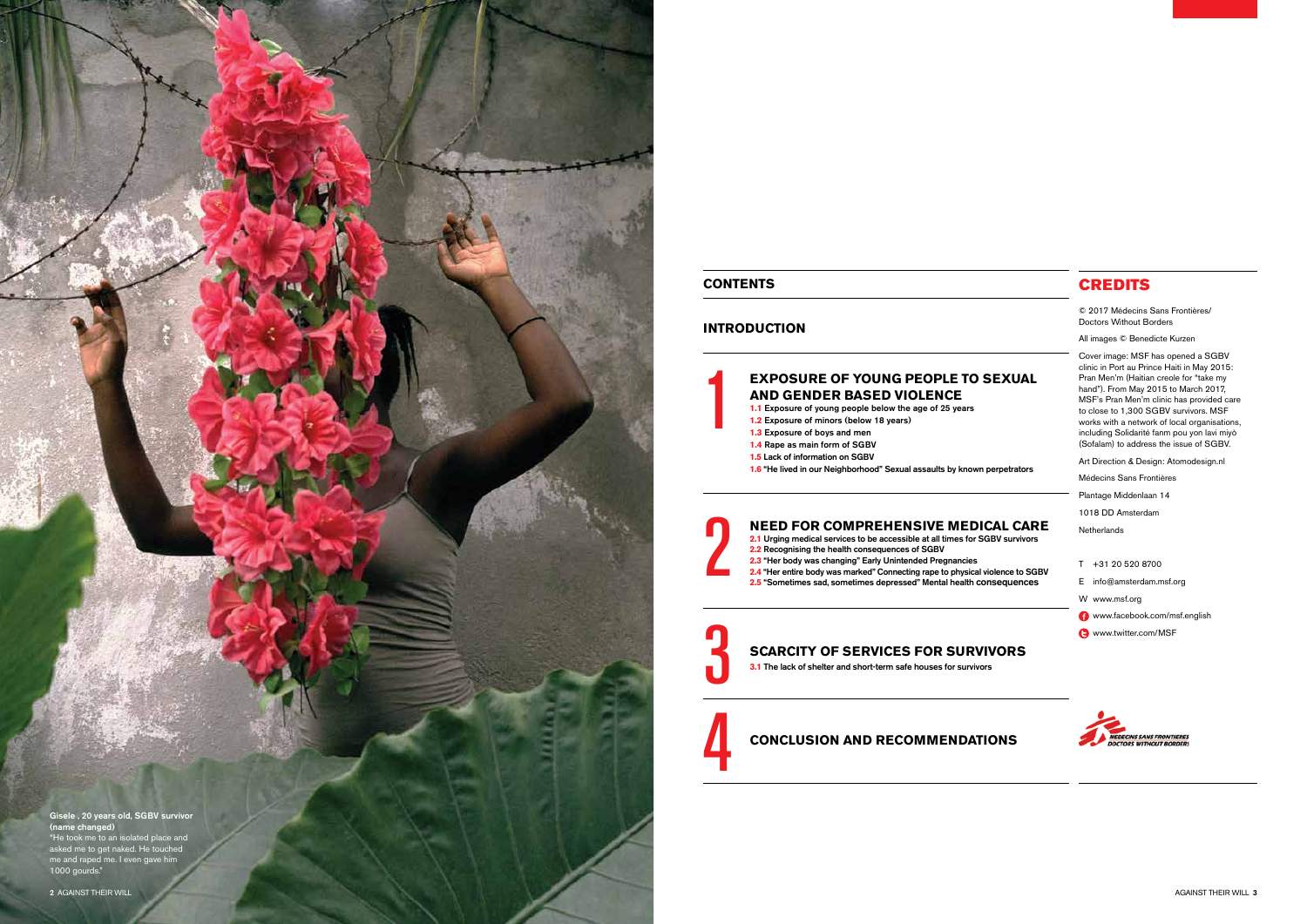<sup>1</sup> Name has been changed to protect patient's anonymity. <sup>2</sup> Name has been changed to protect patient's anonymity. 3 HRS, 2012 4 Cayemittes, 2012

<sup>5</sup> Names have been changed to protect patients' anonymity

*"He had already told me before that he wanted to do what he did to me, but I never believed he would*  survivors is inadequate to address their needs or the problem *really do it. He took me to an abandoned house. This is where it happened. He knew my parents, and threatened to kill me if I told them the truth."*  - Natacha<sup>1</sup>, 22 years old

Natacha's<sup>2</sup> story is similar to that of thousands of young people who face sexual and gender-based violence (SGBV) in Haiti. Today, the number of young people, and specifically girls and women, who report experiencing violence, continues to be alarmingly high, especially in the densely populated capital city, Port-au-Prince. Yet the issue is still not widely discussed in Haiti, and incidents of SGBV are likely underreported due to stigma and shame, as well as fear of reprisals from perpetrators or from the community. While SGBV is considered by many aid organizations, government agencies and other stakeholders to be a widespread problem, the full picture remains challenging. Official statistics do not exist on the scale of violence against young people and specifically violence against girls and women in Haiti.<sup>3</sup> Nonetheless, available evidence suggests that 28% of women aged 15-49 reported having experienced physical violence, and more than one in 10 Haitian women have faced sexual violence at some point in their lives.<sup>4</sup> Data about sexual violence against children younger than 15 is even more difficult to capture.

# INTRODUCTION

The current availability of multi-disciplinary services for of SGBV more generally, especially when it comes to children and young people. Despite progress in some sectors and ambitious efforts from some civil society actors, government policy and overall capacity still lags well behind the needs. Survivors of SGBV often fall between the cracks of a poorly coordinated system that should be providing them with an integrated package of medical and psychological care, as well as social and legal support and protection. The experiences of Natacha, Marie, Viviane, Gisele, Sarah, Madeleine, Jeanne and Solange<sup>5</sup> included in this report are a glimpse of the experiences of many other survivors whose voices are not heard. Direct testimonies from survivors below the age of 18 are not included, so as to respect their specific vulnerability and legal status as minors. However, sexual violence against minors (less than 18 years of age) is a real issue in Haiti, one that Médecins Sans Frontières (MSF) doctors and psychologists speak out about in this report in order for these young survivors not to remain voiceless.

In May 2015, MSF joined other agencies serving survivors of sexual violence in Haiti by opening a clinic specialized in providing medical and psychosocial care for people affected by SGBV in Port-au-Prince. Since its opening, from May 2015 to March 2017, MSF's Pran Men'm clinic (Haitian creole for "take my hand") has provided care to close to 1,300 SGBV survivors, most of whom are minors or young women under the age of 25. Stories and data presented here show that the caseload at MSF's clinic is consistent with existing reports of high levels of sexual and gender-based violence in the country, and that there is an urgent need to scale up services for survivors.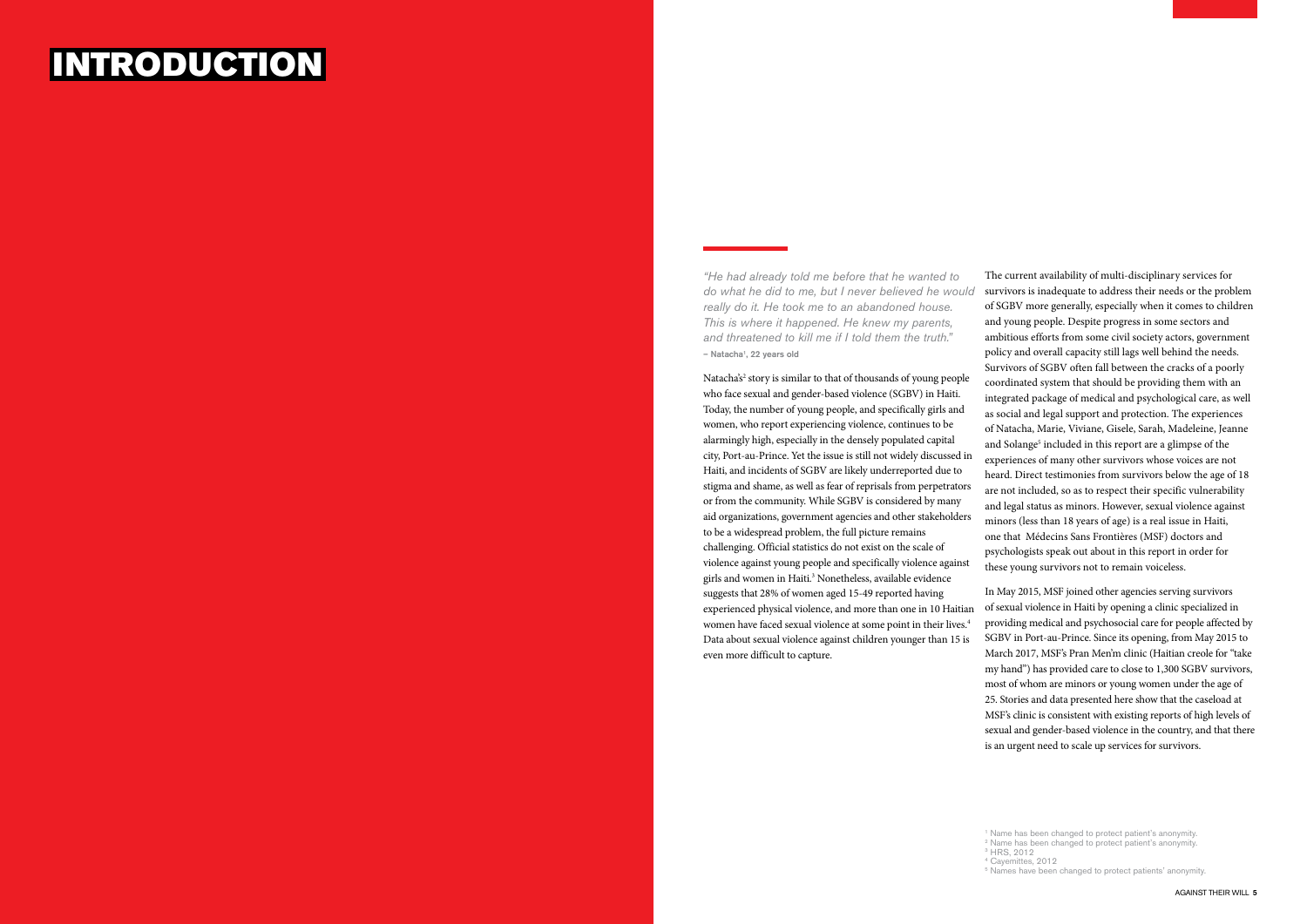*"I met this guy on the street. We started to chat. After a while I told him I was looking for a job. He immediately said that one of his friends was precisely looking for someone like me. He said that he needed to go to his place to pick up some documents. When we got there he pulled out his gun. This is when it happened."*  - Marie<sup>6</sup>, 21 years old

# EXPOSURE OF YOUNG PEOPLE TO SEXUAL AND GENDER BASED VIOLENCE

# **1.1** Exposure of young people below the age of 25 years

Find the condition of the protocole field in the condition of the protocole field in the condition of the condition of the condition of the condition of  $\theta$  and  $\theta$  and  $\theta$  and  $\theta$  and  $\theta$  and  $\theta$  and  $\theta$  and  $\theta$  MSF is particularly concerned by the fact that 53% of patients seen between May 2015 and March 2017 in Pran Men'm clinic are under 18, most of whom are survivors of rape and other types of sexual abuse. MSF treats without distinction of age or gender all survivors in its clinic, but the high numbers of survivors under the age of 18 emphasizes the urgent need to address the problem of SGBV against minors, whose vulnerability to sexual abuse is higher due to their young age.

Since the opening of Pran Men'm clinic, MSF has witnessed a steady and constant increase in the number of patients seen every month. While SGBV is considered to be widespread, girls and young women appear to be the most vulnerable. Patients younger than 25 years of age represent the vast majority of all survivors that MSF has treated from May 2015 to March 2017 (77%).

# **1.2** Exposure of minors (below 18 years)

# **1.3** Exposure of boys and men

Although 97% of MSF's patients are female, and this report focuses on girls and young women, SGBV also affects men and boys. The Pran Men'm clinic has so far (from May 2015 to March 2017) treated 33 male SGBV survivors. Of this group, 23 patients (70%) were minors, including 13 patients under the age of 10 and seven patients between 10 and 14 years of age. Given the risk of stigma that contributes to the general underreporting of sexual violence in Haiti, men and boys are even less likely to report incidents or seek the medical care and other support they need after an incident of sexual assault.

# **1.4** Rape as main form of SGBV

SGBV can take several forms, including discrimination, intimidation and physical and sexual violence. The latter encompasses rape, which is the primary reason for survivors to seek care at MSF's clinic. More than 83% of all patients are rape survivors, of whom 83% are younger than 25 years of age.



### Rape survivors by age range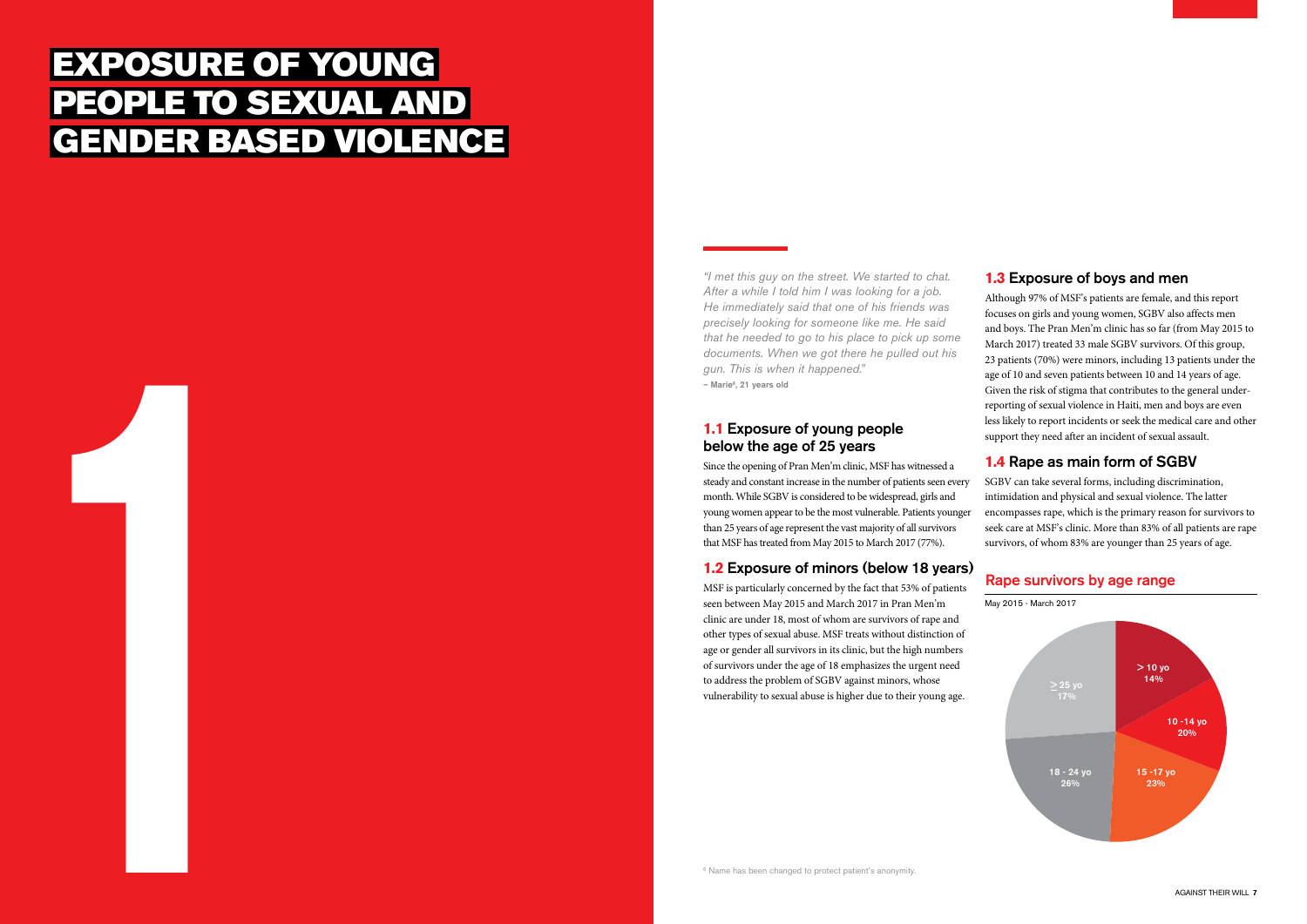*"My cousin told me that I had bad luck, that something was wrong with me. A friend of my parents said that he was a mason and therefore could help remove the 'bad eye.' He took me to an isolated place and asked me to get naked. He touched me and raped me. I also know he is a recidivist. He did the same to two little girls from my neighbourhood. The parents are scared so they don't do anything. The girls are 15 and 12."*  - Gisele<sup>7</sup>, 20 years old

*"The boy was a friend from school. He took me to his home, to give me one of his books. I kept asking if his dad was there. He said yes. When I arrived the house was empty. He took me to his room and forced me."*  - Viviane<sup>8</sup>, 22 years old

# **1.5** Lack of information on SGBV

**Psychological** support



*"He was someone we knew. He lived near us in the camp. Our tent was broken and had a big hole in it. He came through it. He raped Sarah. She was on her own. Sarah wanted to dance, she loved it but I don't want her to. I feel she is too visible when she dances. Now she stays most of the time with my nieces."*  - Mother of Sarah<sup>9</sup> (13 years old)

When Viviane told her story, she pointed out that this boy she knew from school was acting as if he did not know he was doing something wrong. Yet, she understood what happened to her, while younger ones might not. Sexual reproductive health education is not well covered in the educational curricula in Haiti. Some young people have access to informal sexual education from civil society organizations, and several women's groups advocate for the better inclusion of sexual education in formal education curricula, to help overcome

Medical first aid

Medicine to prevent HIV infection and prevent or treat other sexually transmitted infections (STIs)



Vaccinations to prevent hepatitis B and tetanus



Emergency contraception to prevent unwanted pregnancies as a result of rape



#### ESENTIAL MEDICAL AND PSYCHOLOGICAL SERVICES FOR SURVIVORS

this fundamental barrier to young girls and boys protecting themselves and seeking the care they need when an incident does happen. But the current lack of information increases the vulnerability of minors to sexual abuse, and can lead to situations where minors are perpetrators themselves. More than half of survivors younger than 10 years of age treated

# **1.6** "He lived in our Neighborhood" Sexual assaults by known perpetrators

Four out of five minors who have experienced SGBV knew their attackers. Most were family acquaintances, and sometimes (11% of the time) they were household members. Most children under 10 years of age (71%) were abused in places where they should feel safe, such as their own homes, or with friends and relatives. Children and adolescents are often left on their own while their caretakers are working or meeting the needs of their household. Most minors coming to Pran Men'm clinic were abused during the day, when they were away from their parents' attention.



<sup>&</sup>lt;sup>7</sup> Name has been changed to protect patient's anonymity <sup>8</sup> Name has been changed to protect patient's anonymity <sup>9</sup> Name has been changed to protect patient's anonymity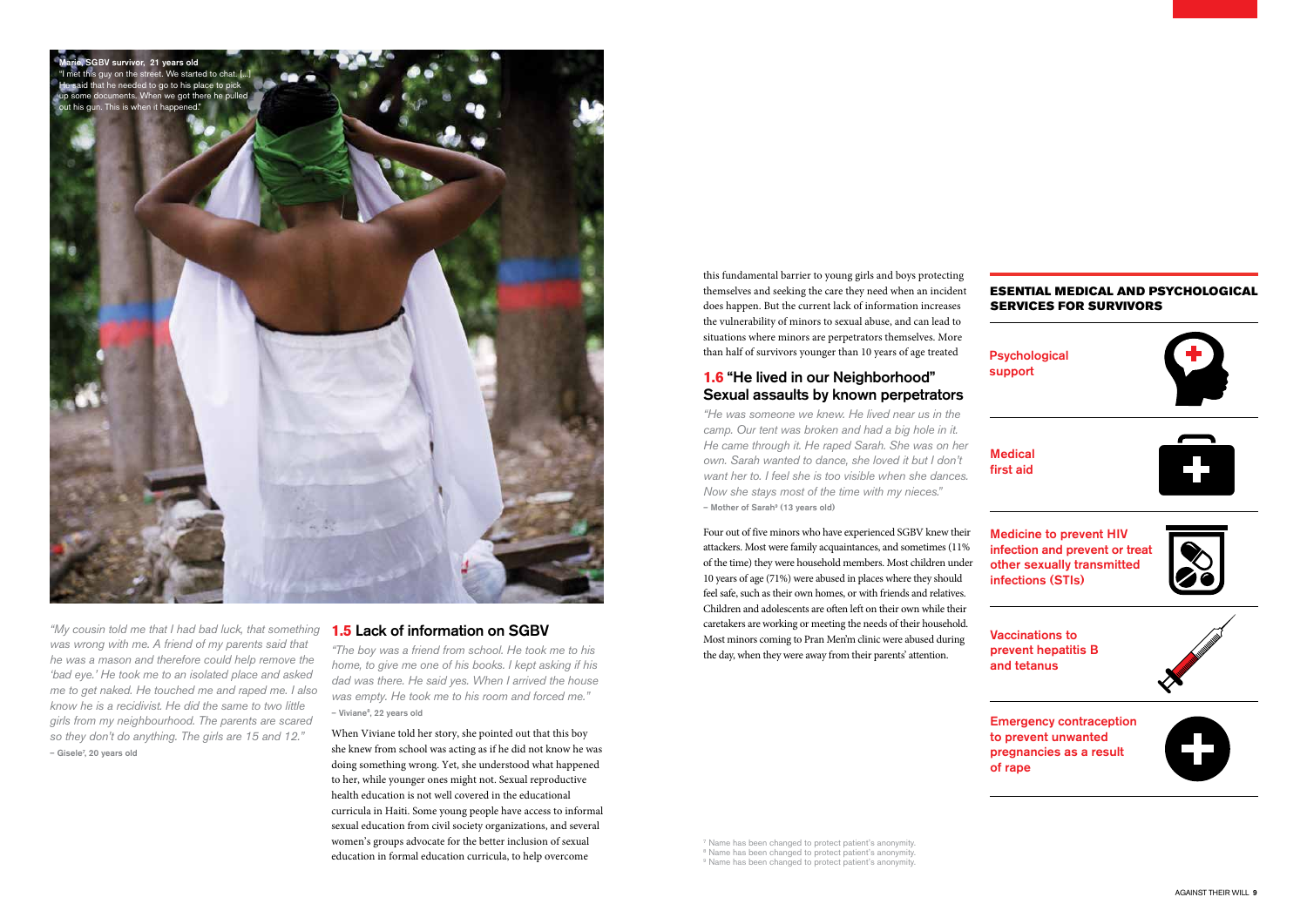



*"He is someone we knew. He lived in the same area than us in the camp. Now he is nowhere to be found. Our tent was broken and had a big hole in it. he came through it. He rape Sarah. She was on her own. Sarah wants to dance, she loves it but I don't want her to. I feel she is too visible when she dances. Now she stays most of the time with my nieces."*

*"I had a boyfriend but we were seperated. He had a lot of other girlfriends and also children. I even look after one of his boy and also one of his daughters now. She is like my own. One night, he came to my place and we fought. He threw me on the floor and raped me so brutally that I started to bleed. My daughters and children don't know what happened. I did not tell them anything. I pretended the blood was something else. After a couple of days, I decided to go to the MSF clinic. It is passed now, and my only worry is actually not the rape, it is to become blind; I have eyes problem. If I can't see anymore, I can't help my family anymore. This worries me a lot."*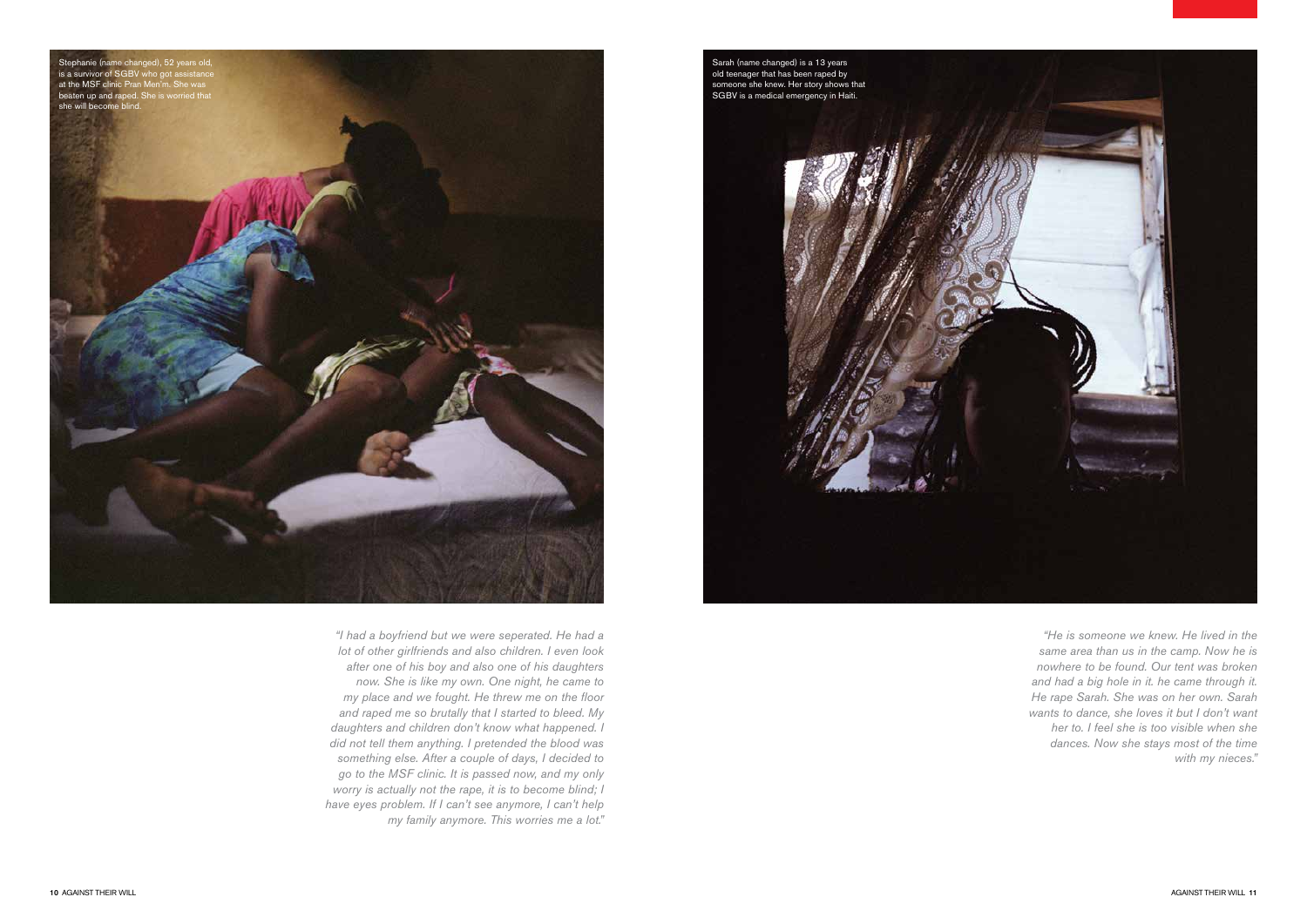11 MSF runs an emergency obstetrics hospital in Port-au-Prince

(same neighborhood as the Pran Men'm clinic) since 2011.

# NEED FOR COMPREHENSIVE MEDICAL CARE

*"MSF doctors really helped me; I was really very well taken care of. I have a friend who also had a problem and who went to another clinic; when I told her about the care I received, she said I was very lucky to have gone to MSF."* 

– Madeleine10, 23 years old

Madeleine's friend maybe felt she was not fully taken care of at another clinic. Indeed, most facilities in Haiti cannot provide the full range of services needed to address SGBV. Medical care provision is often incomplete.

12 Cayer Street Control 2012 Cayer Control 2012 Cayer Control 2012 Cayer Control 2012 Cayer Cayer Cayer Control 2012 Cayer Cayer Cayer Cayer Cayer Cayer Cayer Cayer Cayer Cayer Cayer Cayer Cayer Cayer Cayer Cayer Cayer Ca To further ensure 24/7 support to SGBV survivors, MSF partners since March 2017 with the local organization Promoteurs Objectif Zéro-Sida (POZ) that operates a free-ofcharge hotline - "Téléphone Bleu". Initially intended to provide counselling on HIV-AIDS and family planning, the hotline now provides additional advice and orientates SGBV survivors to adequate services, including to MSF's Pran Men'm clinic.

### **2.1** Urging medical services to be accessible at all times for SGBV survivors

Medical providers in Haiti often do not stay open 24 hours a day or seven days a week, which presents a barrier for survivors to access the care they need. From May 2015 to March 2017, close to 38% of rape survivors come to MSF's Pran Men'm clinic between 6pm and midnight, when most other clinics offering SGBV care are closed.

# **2.2** Recognising the health consequences of SGBV

Every day, MSF's clinicians witness the health consequences of SGBV in Haiti. Sexual violence can be a cause of HIV transmission and other sexually-transmitted infections. It can lead to unwanted pregnancies, which for many of MSF's young patients has grave life-changing consequences. Survivors often have physical injuries (bruises, lacerations, stabbing, fractures), and sexual violence can cause vaginal or anal tearing, bleeding or infection.

*"We had to transfer a 12 year-old patient who had been raped by a family acquaintance to our obstetric hospital;* 11 *she has terrible tearing and bleeding that required immediate surgery. The scars on her body made us immediately understand that she was abused for years. Even though our gynecologists have dealt with emergencies for many years, they were shocked."*  – Marine, MSF medical coordinator

When survivors receive medical care as soon as possible within 72 hours, many of these risks can be reduced or eliminated. Post-Exposure Prophylaxis (PEP) for the prevention of HIV infection has to begin within 72 hours after the assault. Although emergency contraception can be offered up to 120 hours after the event, it is most effective in the first three days.

*"I remember this 13-year-old girl who came with her mother. I immediately saw she was pregnant. She did realize her body was changing, but she did not understand what happened to her: neither the rape, nor that she was carrying a baby. She did not say anything to her mother for too long. The mother was devastated."*  – Judith, MSF doctor

# **2.3** "Her body was changing" Early Unintended Pregnancies

Although family planning is quite easily available in health structures, many Haitian women do not to use it, either because of cultural and religious norms, or due to common misconceptions about secondary effects. Nearly 64% of Haitian women under 20 years old report that their pregnancies were unintended.12

<sup>10</sup> Name has been changed to protect patient's anonymity.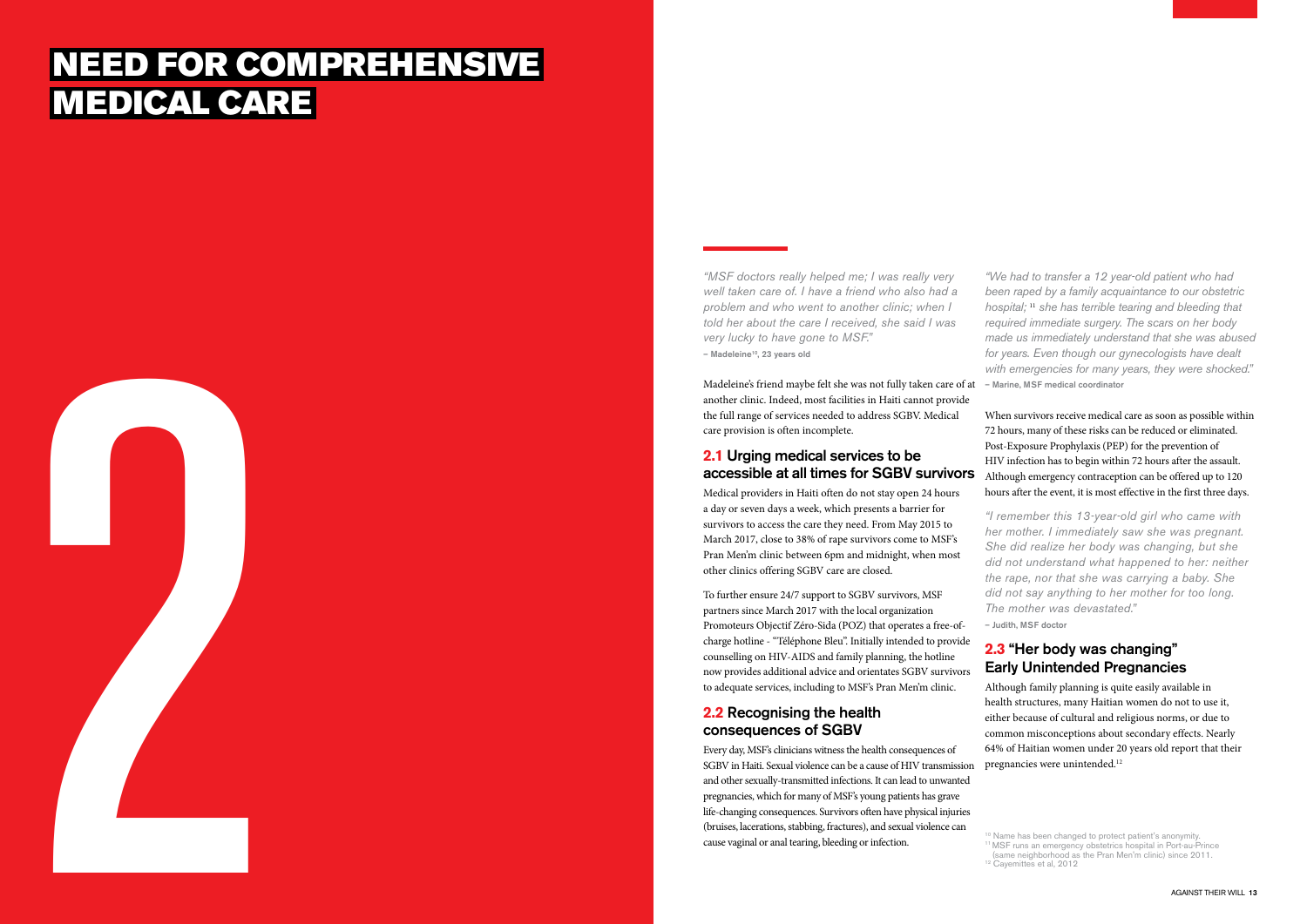From May 2015 to March 2017, MSF's Pran Men'm clinic has treated 45 pregnant minors (including 17 pregnant girls aged 10 to 14 years) and 30 pregnant adults who, due to late arrival at the clinic, were not able to use emergency contraception. Pregnancies at an early age are high-risk ones, and risks are further exacerbated by the stigma of carrying a post-rape child and the recurrent socioeconomic vulnerability of these girls, both of which may lead survivors to avoid seeking proper antenatal care.

*"Minors who are pregnant as a consequence of rape adopt various defensive strategies. Some of them are in a state of emotional anaesthesia [inability to express emotions], but there are lots of possible reactions that emphasize the psychological consequences these girls struggle with. I remember a teenager who was punching her belly; another one who refused to touch her belly or to shower; another one who refused to eat, hoping it would kill the baby inside."* 

– Stephanie, MSF psychologist

# **2.4** "Her entire body was marked" Connecting rape to physical violence to SGBV

*"One night, I heard lots of noise close to my house. Somebody knocked on my door. Ten men entered, asking for money. I didn't have any. They said they would kill me. One of the men then hit my head with his gun. They took me outside, repeating they would kill me. They said the 10 of them would rape me. When I prayed to the Lord to help me, one of them got angry at my prayers and hit me again. They started to discuss if all the 10 of them would rape me. Four men stayed; the four raped me."*  – Joanne13, 36 years old

Haiti is a country that has been marked by several waves of political, urban and social violence, and where gender imbalances are still prevalent within society and communities. Rape survivors who have received care from MSF, like Joanne, were often exposed to violence and threats, including with the use of weapons.

MSF clinicians often treat survivors of both sexual abuse and physical violence, especially the youngest ones. Even after initial incidents of abuse, many minors continue to be exposed to physical violence. Children often do not talk after an incident because they do not understand it, or because they feel guilty about what happened to them. Their silence is sometimes misinterpreted as acceptance by their guardians. One in five minors who came to MSF's Pran Men'm clinic after sexual abuse was previously exposed to SGBV.

*"There was this 12-year old girl who arrived with her mother. As I was trying to talk with her before examining her, she could not stop crying. I asked the mother to go out. When she opened her shirt, I was horrified: her entire body was marked by assault and battery. I have examined lots of physical violence survivors in my life, but I swear, I never saw wounds like these. Her mother had beaten the daughter extremely violently when she told her she had been sexually abused. I immediately called the psychologist to counsel both for the mother and the girl."*  – Judith, MSF doctor

Experiencing violence in childhood, particularly sexual violence, is a risk factor for violence in adulthood.14As such, survivors require adequate medical assistance and psychological support to address both their immediate need for assistance and long-term physical and mental health consequences.

# **2.5** "Sometimes sad, sometimes depressed" Mental health consequences

*"There is a high risk of being further exposed to violence if the survivor does not receive adequate psychological care, because she will not realize that she is again a victim. When psychological support is delivered on time, the survivor is empowered and knows that violence, including sexual abuse, is not acceptable. This is particularly critical for the youngest ones."* – Stéphanie, MSF psychologist

*"When I got back home, I told my parents I had been raped but I couldn't tell them what happened exactly. I didn't know what to say, I was so ashamed. I ran away to my aunt's and told her everything. She told the story to my parents and they accepted to take me to the hospital. I was transferred to Pran Men'm clinic."* – Madeleine15, 23 years old

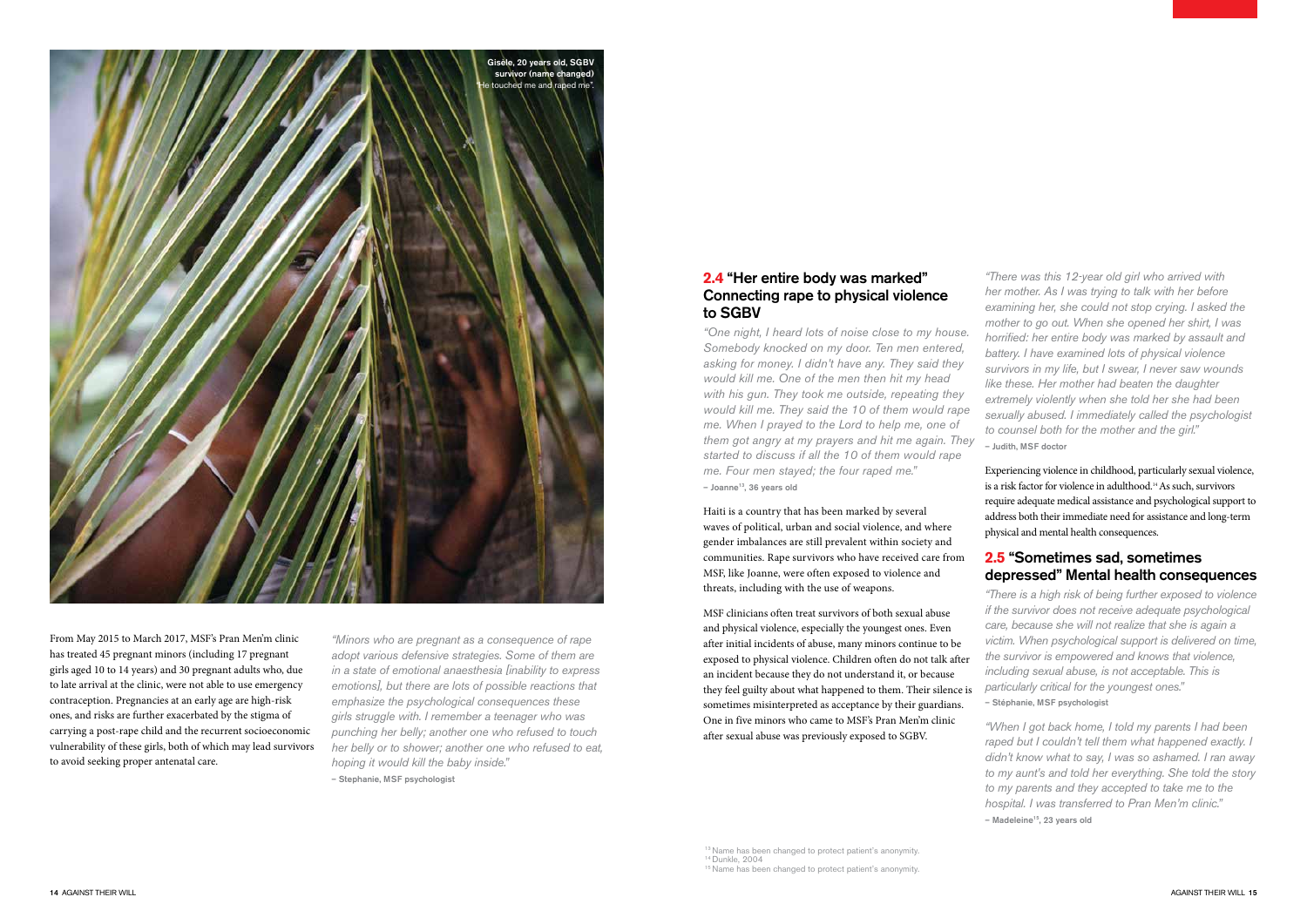Immediately after sexual attacks, survivors are often in a state Survivors and their caretakers need to understand the health of shock; some may feel guilty, believing they could have avoided the rape. Rape survivors can also develop depression and post-traumatic stress disorder. The first objective of psychosocial care for survivors is to help them restore their abilities to carry on with their lives. In some cases, when patients arrive in a state of shock, initial counselling helps stabilize and prepare them to receive medical care.

*"I cried a lot when I arrived in the clinic. MSF's support helped me to overcome this. Since then, I am in a better mood, but I still have difficulties with hobbies such as reading or listening to music. Now, I am sometimes sad, sometimes depressed… and I often fake being strong."*  – Natacha16, 22 years old

Natacha<sup>17</sup> was raped more than a one and a half years ago, but she is still suffering from the consequences and attends counselling sessions with MSF psychologists. Timely counselling and adequate follow-up sessions help prevent longlasting psychological consequences. "One occurrence of sexual aggression may be sufficient to create long-lasting negative effects, especially if the child-victim does not subsequently receive appropriate support. Like violence against women in the family, child abuse often continues for many years, and its disabling effects can carry over into adult life. For example, the reduced self-esteem of women who have been abused in childhood may result in their making little effort to avoid situations where their health or safety are in jeopardy".<sup>18</sup>

*"For me, the most difficult cases are always the youngest ones. The medical examination can be painful for young children. Some of them refuse to be touched, even by a doctor. They need to feel safe, trusted, that they won't be hurt anymore. I always work very closely with the psychologist."*  – Judith, MSF doctor

> <sup>16</sup> Name has been changed to protect patient's anonymity. <sup>17</sup> Name has been changed to protect patient's anonymity. 18 WHO, 1997

consequences of SGBV, the risks they face and where to find treatment as soon as possible after an incident, so they can prevent as many of the negative health consequences possible. For this reason, MSF has a dedicated IEC (information education and communication) team who actively engages with community organizations and schools to create awareness about the health consequences of SGBV. These teams emphasize that SGBV incidents can happen to anyone, and the need for timely medical care. Thanks to these sensitization efforts, attendance at the clinic has increased steadily, especially by minor survivors. Specific sessions aimed at increasing minors' understanding of sexual abuse are necessary to ensure that survivors can speak to their legal guardian about their abuse to be able to seek care in a timely manner.

*"There is quite a different approach towards minors under the age of 10 and those who are older. For the youngest ones, we rely a lot on recreational activities such as songs, games, stories and role plays. Our key messages are 'my body is my body' and 'good secrets, bad secrets'. The trickiest topics to deal with are gender equity and norms, especially with adolescents."*  – Susanne, MSF health promoter

*"Talking about sexuality is very sensitive in Haiti. Finding solutions to sexual violence should involve community actors, [so] we inform members of the community about the existence of the Pran Men'm clinic."*  – Yves, MSF health promoter



MSF has opened a SGBV clinic in Port au Prince Haiti in May 2015: Pran Men'm (Haitian creole for "take my hand"). From May 2015 to March 2017, MSF's Pran Men'm clinic has provided care to close to 1,300 SGBV survivors. MSF works with a network of local organisations, including Solidarité fanm pou yon lavi miyò (Sofalam) to address the issue of SGBV.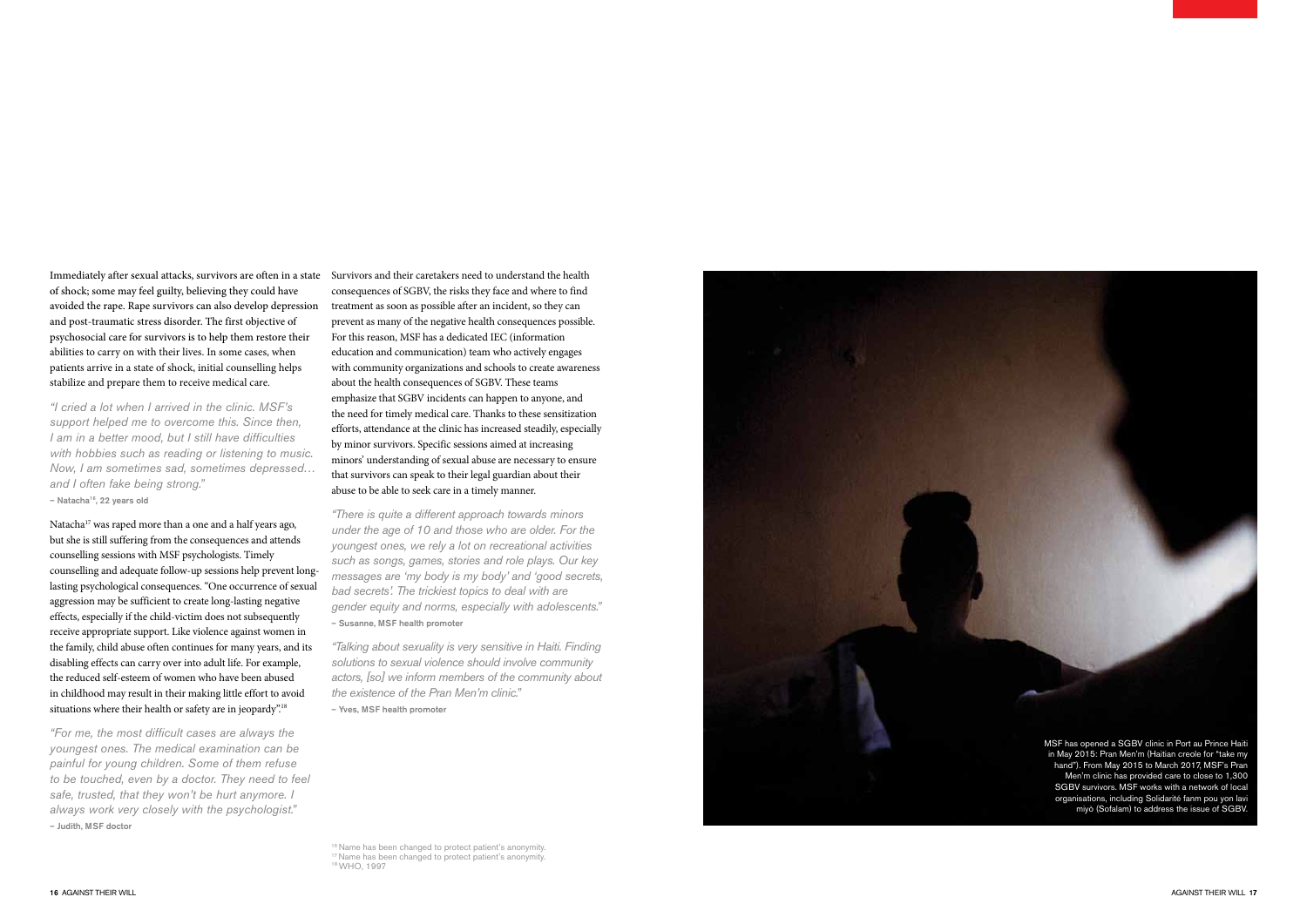3

# SCARCITY OF SERVICES FOR SURVIVORS

*"I started studying law, but I failed my exams. My mother keeps crying all the time and feels guilty about what happened to me."* – Natacha19, 22 years old

Before the 2010 earthquake, SGBV prevention and care services were more numerous in Haiti, and activism from local civil society actors was showing results. In 2005, with the help of Haitian women's groups, the Concertation Nationale ("National Dialogue" in French) was launched and led to the criminalization of rape with a sentence ranging from 10 years to life. That same year marked the first time that the categorization of rape in the Haitian Criminal Code changed from a crime against morals to a crime against the person. Until then, sentencing was lenient and there was no victim protection.<sup>20</sup>

The consequences of SGBV are physical and psychological, but they are also social and economic. SGBV affects not only the survivors, but also their families and communities. Survivors need comprehensive care, which includes a range of support services.

The arrival of dozens of international agencies in the postearthquake era created competition for local and communitybased services. When these international organizations began to leave, local organizations were left with limited options or leverage to access international funding in order to keep providing services. There is a full range of public and civil society actors involved in the response to SGBV, but most have resources that are too sparse to ensure continuous services. Coordination of existing services for survivors is one of the biggest challenges, and there is a significant gap in service provision in all sectors.

- 20 Nolan, 2011
- <sup>21</sup> Name has been changed to protect patient's anonymity <sup>22</sup> Name has been changed to protect patient's anonymity.

Since the opening of its Pran Men'm clinic, MSF has collaborated with a wide range of public and civil society actors to help ensure our patients receive all the support services they need.

From May 2015 to March 2017, 47% of patients under 18 years of age are referred by the police to Pran Men'm clinic, especially the Minors' Protection Brigade. Their collaboration has been instrumental for ensuring timely medical and psychological care

for young survivors. Minors are also often referred by nongovernmental organizations (23%) with which MSF collaborates, while 14% come to the clinic spontaneously.

*"The day after I got raped, I went to the police, who gave me a paper with information about the clinic. I had never heard of it before, but I went directly."*  – Natacha21, 22 years old

More than 25% of adult SGBV survivors are referred to the clinic by the police, which MSF believes indicates a recognition by the public and the police of the importance of a rapid and multi-sector response to the issue of SGBV. It could also suggest that some of these young women were confident enough to go to the police after sexual abuse. It enabled Natacha<sup>22</sup> and many other women to seek care at MSF's clinic in a timely fashion after rape.



<sup>19</sup> Name has been changed to protect patient's anonymity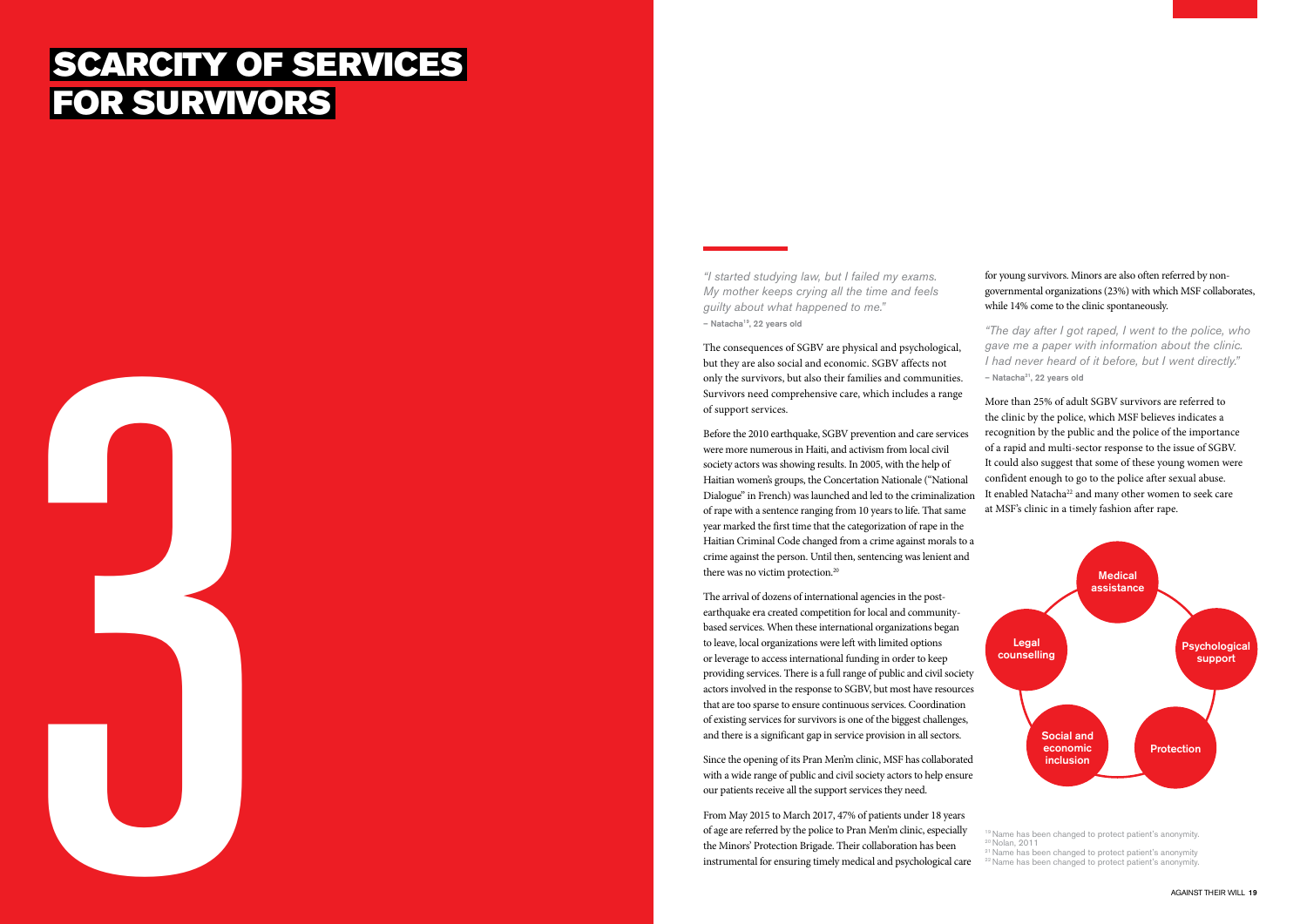# **3.1** The lack of shelter and short-term safe houses for survivors

*"Sometimes, we're obliged to keep survivors in our clinic while we seek a suitable solution for them; they cannot go back to their communities where their perpetrators also live."* 

– Judith, medical doctor

The fact that many cases of abuse are perpetrated by neighbours, acquaintances or even family members often prevents survivors from returning to their homes and communities, where they remain at risk of further violence and stigma, and sometimes reprisals from their perpetrators. MSF works with a network of local organisations providing social and protection services for young girls and vulnerable children, as well as adult women who have been abused. They provide shelter to minors, women and families who have been referred to them by governmental social agencies, by MSF or by other partners. But procedures for placement are often lengthy due to the scarcity of existing structures, especially for families and women. MSF has often had to find a way of providing shortterm shelter for survivors until a better solution can be found. Longer-term, safe and secure shelter solutions remain one of the greatest and most urgent needs for our patients.

*"I have three children. I lived in Pétionville. I was in my house and late at night, two men showed up. They raped my daughter and me. I went immediately to the MSF clinic. They hit my head a lot as I wanted them to rape me but not my daughter. One month later, they burnt the house of my mother, to intimidate me. I have to run away, and take refuge here as my attackers are still around. They took everything. My head is constantly hurting, so I go to the clinic twice a month."* 

– Jeanne23, 31 years old, and Solange24, 16 years old

The most vulnerable patients need to be referred to social services for follow-up and protective care, to avoid further exposure to violence or sexual abuse. Jeanne<sup>25</sup> wanted to protect herself and her daughter from their attackers, but had nowhere to go and was out of resources to move forward. Of the patients cared for in the Pran Men'm clinic from May 2015 to March 2017, 67% are in need of social support. Of these, 49% are in need of protection (including safe shelter and child protection services). Out of the total number of survivors, 28% have been referred for legal assistance to press charges against perpetrators. Despite the enormous need for social and protection services, there is a huge constraint due to lack of sustainable funding and proper referral mechanisms to ensure comprehensive care.

*"Minors often don't understand what happened to them; they know it is not normal, but they don't understand the abuse itself. Adolescents often don't measure the consequences, notably social ones."*  – Stéphanie, MSF psychologist

<sup>23</sup> Name has been changed to protect patient's anonymity. <sup>24</sup> Name has been changed to protect patient's anonymity <sup>25</sup> Name has been changed to protect patient's anonymity.

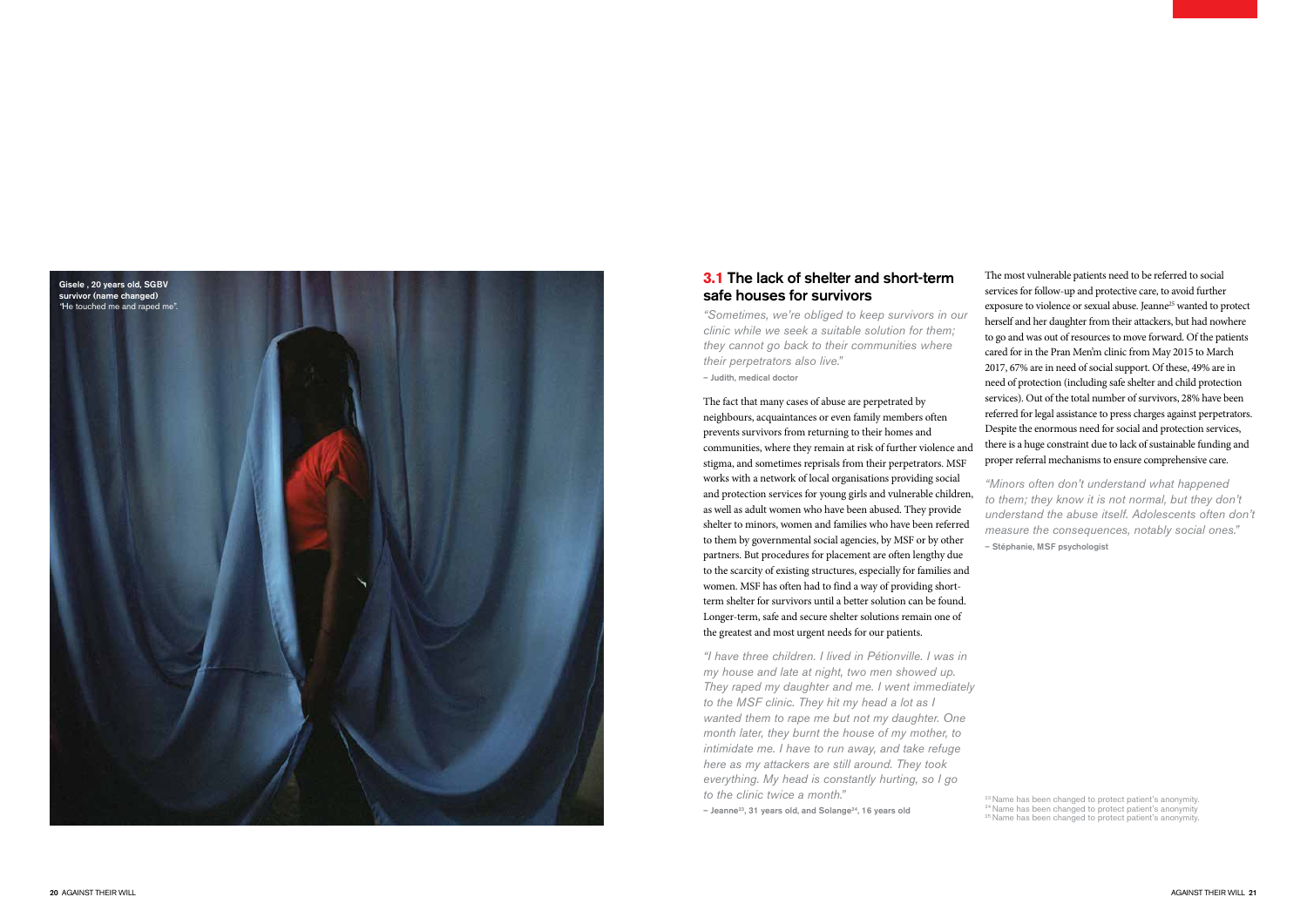4

# CONCLUSION AND RECOMMENDATIONS

Sexual and gender-based violence is a significant problem in Haiti and must be recognized as a public health issue. Survivors must have access to adequate medical and psychological care.

- It is essential to increase prevention at various levels, and to reinforce rapid availability and accessibility of medical and psychological care for survivors, as well as social support and protection services.
- In order to respond to the specific needs of medical and psychological care for SGBV survivors, targeted training and development of health professionals is necessary.
- Emergency contraception, vaccines (hepatitis B, tetanus) and medicines for the prevention of HIV and other sexually transmitted infections should be available in health structures and easily accessible for rape survivors.
- To ensure that the health needs of survivors of sexual violence are fully addressed, adequate, timely and free of charge emergency medical and psychological care should be easily accessible for all rape survivors.
- A referral network of service providers for SGBV survivors, efficiently coordinated at national and local levels, is urgently needed. This will ensure that any survivor seeking assistance is being properly referred to a comprehensive range of services.
- Donors need to support organizations which support the multi-disciplinary response including protection programs with safe shelter solutions, with more sustainable and reliable funding to ensure the protection of the most vulnerable survivors. Donors also need to support sexual education programs in schools.
- Providing multidisciplinary services to survivors is critical to address their immediate needs, as well as the long-term consequences of SGBV.

Médecins Sans Frontières (MSF) is an international, independent, medical humanitarian organisation that delivers emergency aid to people affected by armed conflict, epidemics, natural disasters and exclusion from healthcare in over 70 countries. We offer assistance to people based on need and irrespective of race, religion, gender or political affiliation.

MSF has been present in Haiti for over 19 years, providing free healthcare for the thousands of people who cannot afford the limited healthcare available. MSF currently runs five projects in the Port-au-Prince metropolitan area, including the Drouillard hospital for severe burns, the Tabarre traumatology hospital, the Martissant emergency centre, the Centre de Référence des Urgences en Obstétrique (CRUO) for emergency obstetric and neonatal care, and the Pran Men'm clinic for survivors of sexual and gender-based violence. MSF also supports the MSPP-led Port-à-Piment hospital (Sud department). MSF responded to the needs of the population affected by Hurricane Matthew in October 2016 in three departments (Grande Anse, Sud and Nippes). The organization maintains its capacity to respond to medical-humanitarian emergencies throughout the country.

■ SGBV prevention programs targeting children and young adults should be reinforced in Haiti. Sexual education should be better included in primary and especially secondary school curricula.

As long as the above points remain unaddressed, SGBV will continue to be a critical issue in Haiti, especially for children and young people.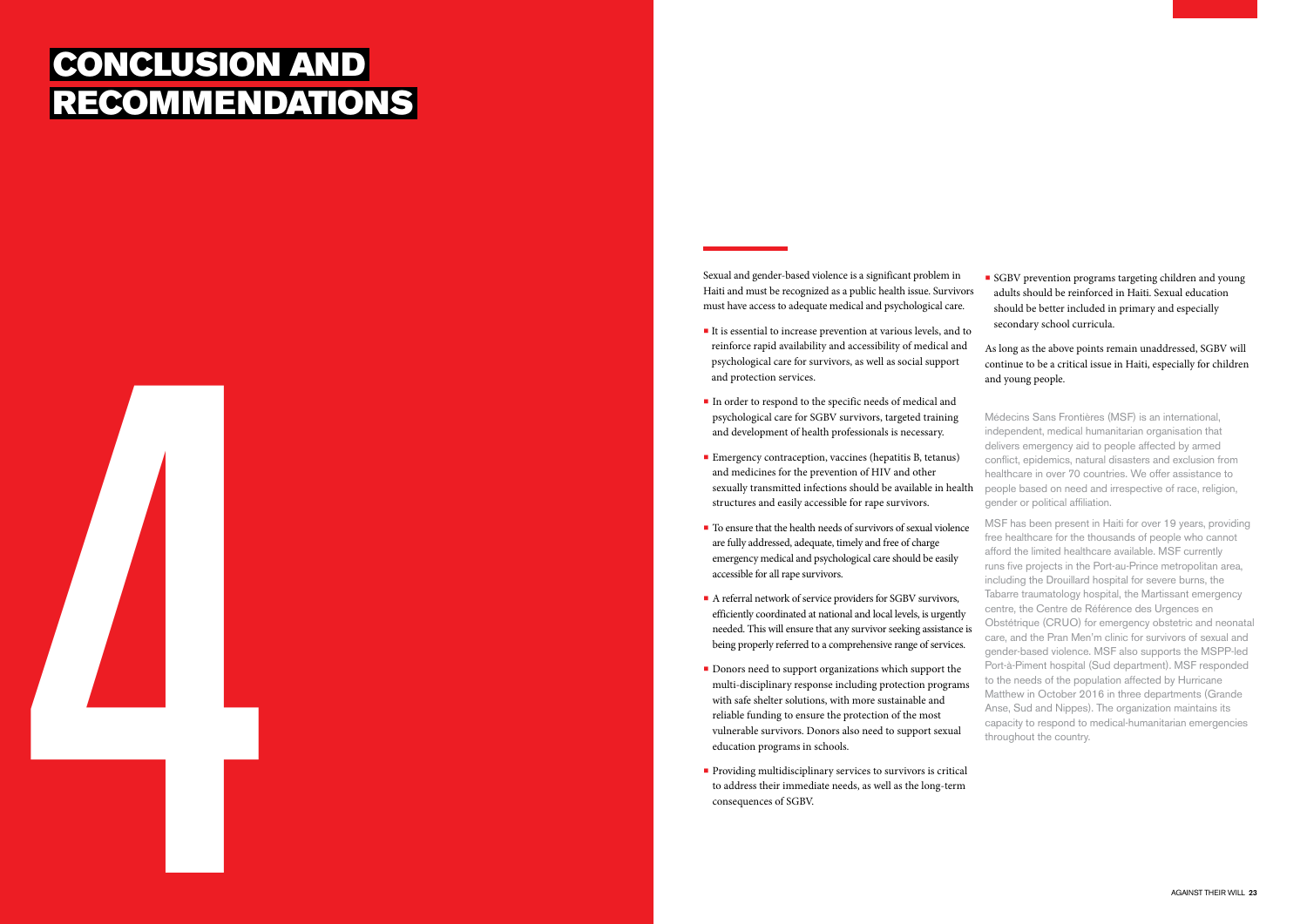MSF uses the UNHCR definition of SGBV: SGBV refers to any harmful act that is perpetrated against one person's will and that is based on socially ascribed (gender) differences between males and females. It includes acts that inflict physical, mental, or sexual harm or suffering, threats of such acts, coercion and other deprivations of liberty, whether occurring in public or in private life<sup>1</sup>.

### Sexual and Gender Based Violence:

A wide range of sexually violent acts can take place in different circumstances and settings. These include, but are not limited to: rape within marriage or dating relationships; rape by strangers; systematic rape during armed conflict; unwanted sexual advances or sexual harassment, including demanding sex in return for favors; sexual abuse of mentally or physically disabled people; sexual abuse of children; forced marriage or cohabitation, including the marriage of children; denial of the right to use contraception or to adopt other measures to protection. against sexually transmitted diseases; forced abortion; violent acts against the sexual integrity of women, including female genital mutilation and obligatory inspections for virginity, forced prostitution and trafficking of people for the purpose of sexual exploitation<sup>2</sup>.

**Sexual violence** is defined as, "any sexual act, attempt to obtain a sexual act, unwanted sexual comments or advances, or acts to traffic women's sexuality, using coercion, threats of harm or physical force, by any person regardless of relationship to the victim, in any setting, including but not limited to home and work"3 .

**Sexual assault:** When a person touches with any part of his or her body or with an object manipulated by him or her the sexual parts of another person, including the genital area, groin, buttocks and breast, without their consent.

**Rape:** is forced, coerced or non-consensual penetration of the vagina, anus or mouth – however slight – with the penis, other body part or an object. (Interagency Standing Committee, 2015) (al, 2002). It's an act of non-consensual sexual intercourse using force or the threat of force or punishment. This includes the penetration, to any extent, by a person of his penis into the vagina, anus or mouth of another person without their consent and the introduction by a person of any object or a part of his or her body (other than the penis) into the vagina or anus or

**Survivor/victim:** Person who has experienced sexual gender-based violence. The terms 'victim' and 'survivor' are often used interchangeably. 'Victim' is a term often used in legal documents and procedures, but the stigmatisation and perceived powerlessness associated with being a victim means the term is often exchanged for survivor. Literally, a survivor is a person who has overcome a deadly threat, be it violence, disease or accident; in relation to sexual violence, it is often used to describe a living victim, even of usually non-fatal harm, out of respect for their strength and resilience, and to help them heal and feel empowered. The term survivor is used because it focuses on agency, strength, resiliency and empowerment.

**Child or minor:** Child or minor: Person under the age of 18, according to the United Nations Convention on the Rights of the Child<sup>4</sup>.

**Consent:** Informed consent is the expressed willingness to participate in services of an individual who has the legal capacity to give consent. Parents are typically responsible for giving consent until their child or adolescent reaches 18 years of age. In some settings, older adolescents are also legally able to provide consent instead of, or in addition to their parents.

#### Accronyms:

**MSF:** Médecins Sans Frontières **PEP:** Post-exposure prophylaxis (for HIV) **POZ:** Promoteurs Objectifs Zero-Sida **SGBV:** Sexual and Gender Based Violence

mouth of another person without their consent. Marital rape, incest and rape of a minor are all included under this definition.

**Attempted rape/attempted sexual assault:** Efforts to rape someone that do not result in penetration are considered attempted rape or attempted sexual assault.

**Sexual abuse:** The actual or threatened physical intrusion of a sexual nature, whether by force or under unequal or coercive conditions.

**Perpetrator/aggressor/assailant:** Person, group or institution that directly inflicts or otherwise supports violence or other abuse inflicted on another against her/his will.



#### References

Amnesty International, Don't Turn Your Back on Girls: Sexual Violence Against Girls in Haiti, 2008

Anne-Christine d'Adesky, Beyond Shock: Charting the landscape of sexual violence in post-quake Haiti: Progress, Challenges & Emerging Trends 2010-2012, PotoFanm+Fi November 2012

Cayemittes, Michel, Michelle Fatuma Busangu, Jean de Dieu Bizimana, Bernard Barrère, Blaise Sévère, Viviane Cayemittes et Emmanuel Charles, Enquête Mortalité, Morbidité et Utilisation des Services, Haïti, 2012. Calverton, Maryland, USA : MSPP, IHE et ICF International, 2012

Centers for Disease Control and Prevention, U.S. Department of Health and Human Services, PEPFAR - U.S. President's Emergency Plan for AIDS Relief, Republic of Haiti, Together for Girls, The Interuniversity Institute for Research and Development, Violence Against Children in Haiti: Findings from a National Survey 2012, June 2014

Dunkle, Jewkes, Brown, et al., "Prevalence and patterns of gender-based violence and revictimization among women attending antenatal clinics in Soweto, South Africa" in Am J Epidemiol, 2004

Fox, Chanelle, "Violent Sex: How Gender-Based Violence is Structured in Haiti, Healthcare & HIV/AIDS," Indiana Journal of Law and Social Equality: Vol. 2: Iss. 1, Article 10, 2013

Governance and Social Development Resource Centre, Helpdesk Research Report: Violence against women and girls in Haiti, 2013

Human Rights Watch, "Nobody Remembers Us": Failure to Protect Women's and Girls' Right to Health and Security in Post-Earthquake Haiti, 2011

Human Rights Section (HRS), Office of the High Commissioner for Human Rights-Haiti, A Profile of Police and Judicial Response to Rape in Port-au-Prince, Office of the High Commissioner for Human Rights, Haiti: Port au Prince, 2012

Inter-Agency Standing Committee (IASC). Guidelines for Integrating Gender-based Violence Interventions in Humanitarian Action. (2015)

Jewkes R, Garcia-Moren C, Sen P. Sexual violence. In: World report on violence and health. Geneva, World Health Organization, 2002:149–181.

Joshi, Rahill, Lescano, Jean, "Language of Sexual Violence in Haiti: Perceptions of Victims, Community-level Workers, and Health Care Providers" in Journal of Health Care for the Poor and Underserved, Volume 25, Number 4, November 2014, pp. 1623-1640

Nolan, C., "Haiti, Violated", World Policy Journal, 28: 93, 2011

Unité de Recherche et d'Action Médico Légale, Renforcement des capacités des acteurs jouant un rôle dans la réponse à la violence sexuelle et sexiste, Port-au-Prince, Haiti, Février 2013

United Nations General Assembly (UNGA). Convention on the rights of the child, Treaty Series, 1577:3. New York, United Nations, 1989.

WHO. WHO Ethical and safety recommendations for researching, documenting and monitoring sexual violence in emergencies. World Heal. Organ. (2007). doi: ISBN 978 92 4 159568 1

World Health Organization (1999). Report of the Consultation on Child Abuse Prevention, 29-31 March 1999, WHO, Geneva. Available at: http://apps.who.int/ iris/bitstream/10665/65900/1/WHO\_HSC\_PVI\_99.1.pdf

WHO. Guidelines for medico-legal care for victims of sexual violence (WHO 2003). http://www.who.int/violence\_injury\_prevention/resources/publications/en/ guidelines\_chap7.pdf

World Health Organization (WHO), Violence against women: Definition and scope of the problem, July 1997

<sup>1</sup> IASC, 2015. <sup>2</sup> WHO, 2017 3 Jewkes et al, 2002 4 UNGA, 1989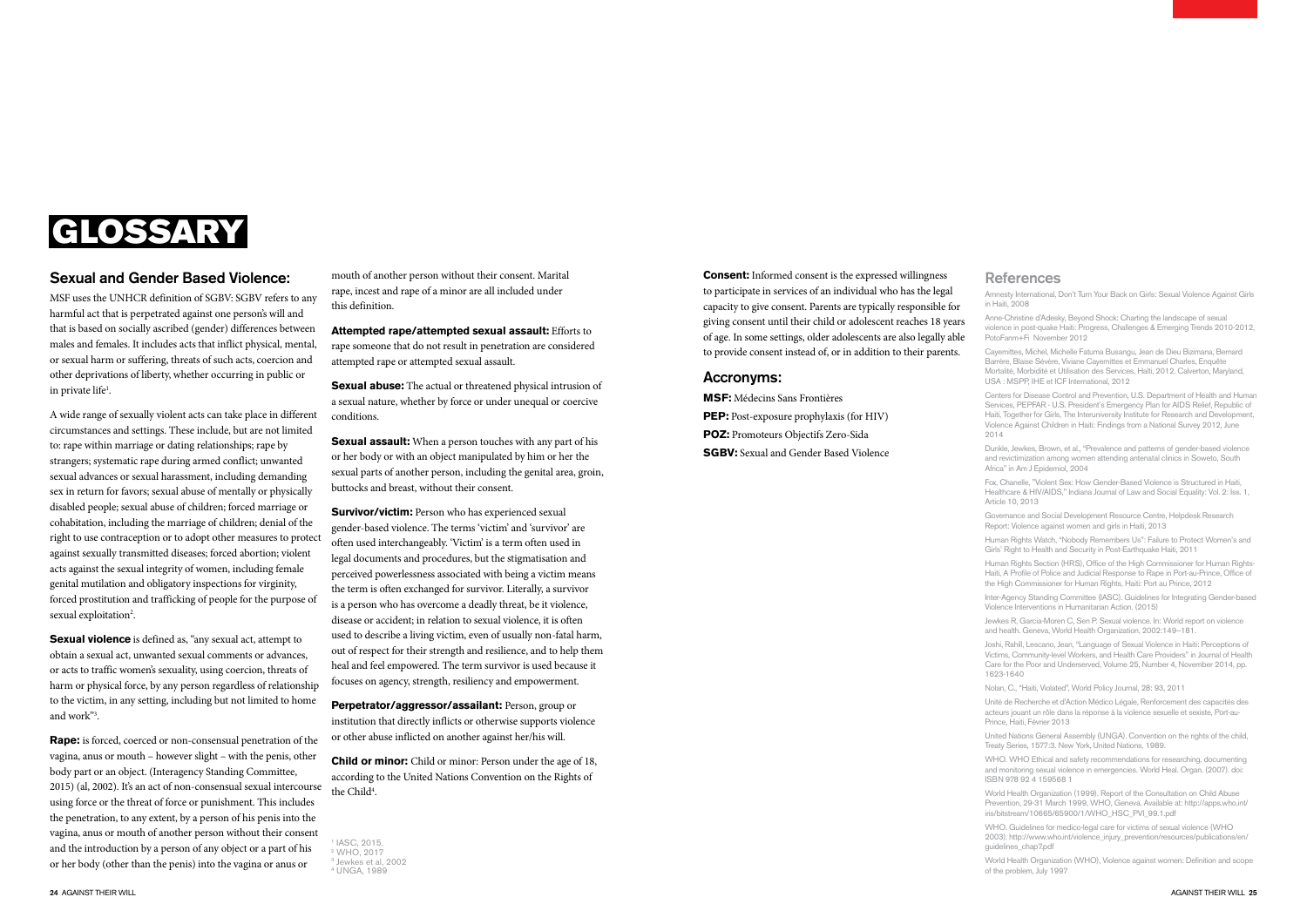AGAINST THEIR WILL AGAINST THEIR WILL 27